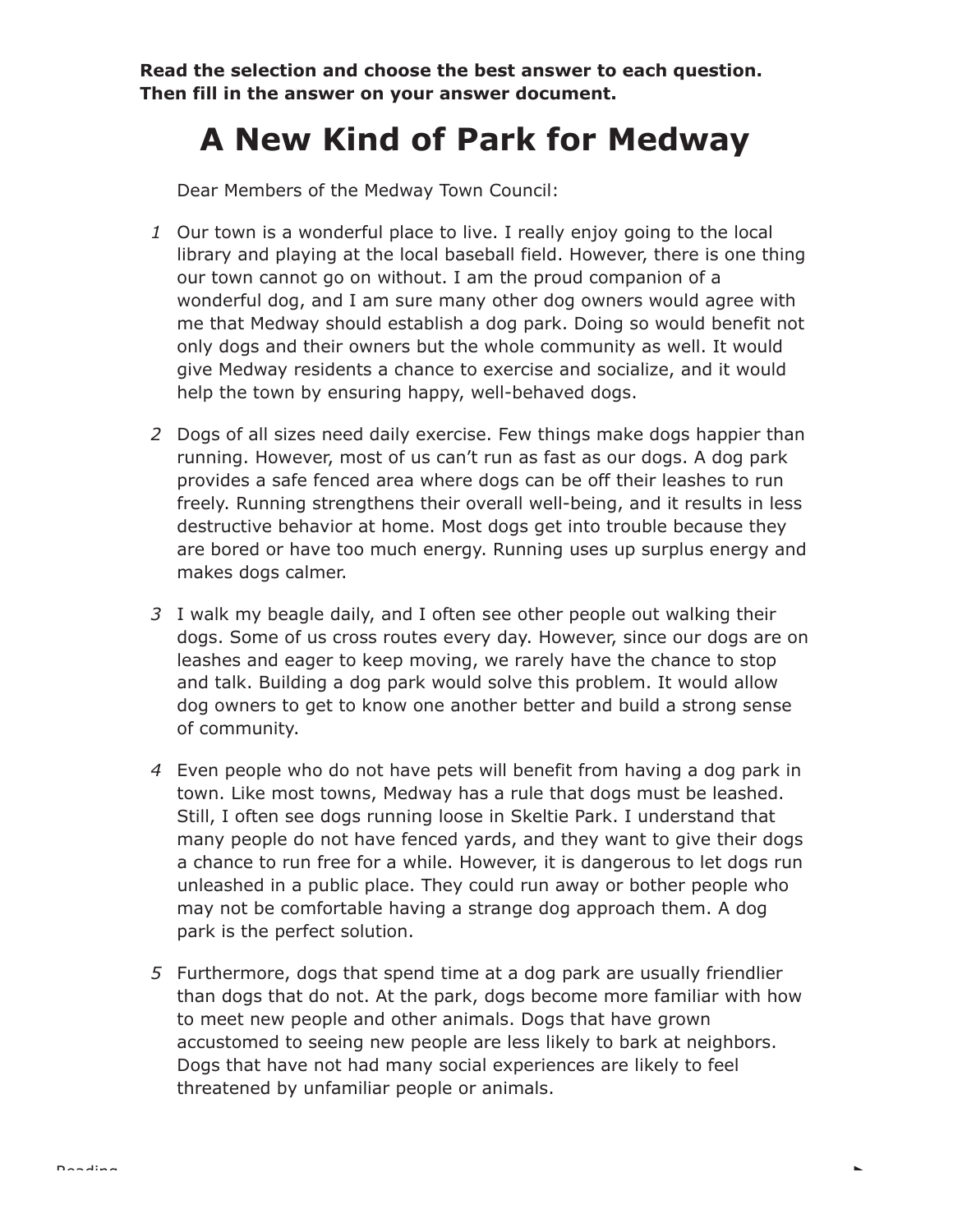- *6* A dog park does not need to be big in order to offer all these great benefits. Most dog parks are no more than an acre or two in size. The empty meadow south of the soccer field in Skeltie Park would be the ideal place for a dog park. We would not have to worry about parking since there is already a parking lot nearby. Aside from that, a fenced-in space with a few benches is all a dog park would need. Perhaps some of the businesses in town could donate materials or money, and volunteers could build the fence. This would minimize the cost to the town. I am sure many of the dog owners I see daily would be interested in joining a committee to make the dog park a reality. Once the park is built, the volunteer committee could maintain it by mowing grass, emptying trash cans, and doing other chores.
- *7* I hope you will agree that building a dog park within Skeltie Park is a good idea. I would be happy to address any concerns and discuss how best to move forward on this worthwhile project. Thank you for considering this idea.

Sincerely,

Matthew Bayer

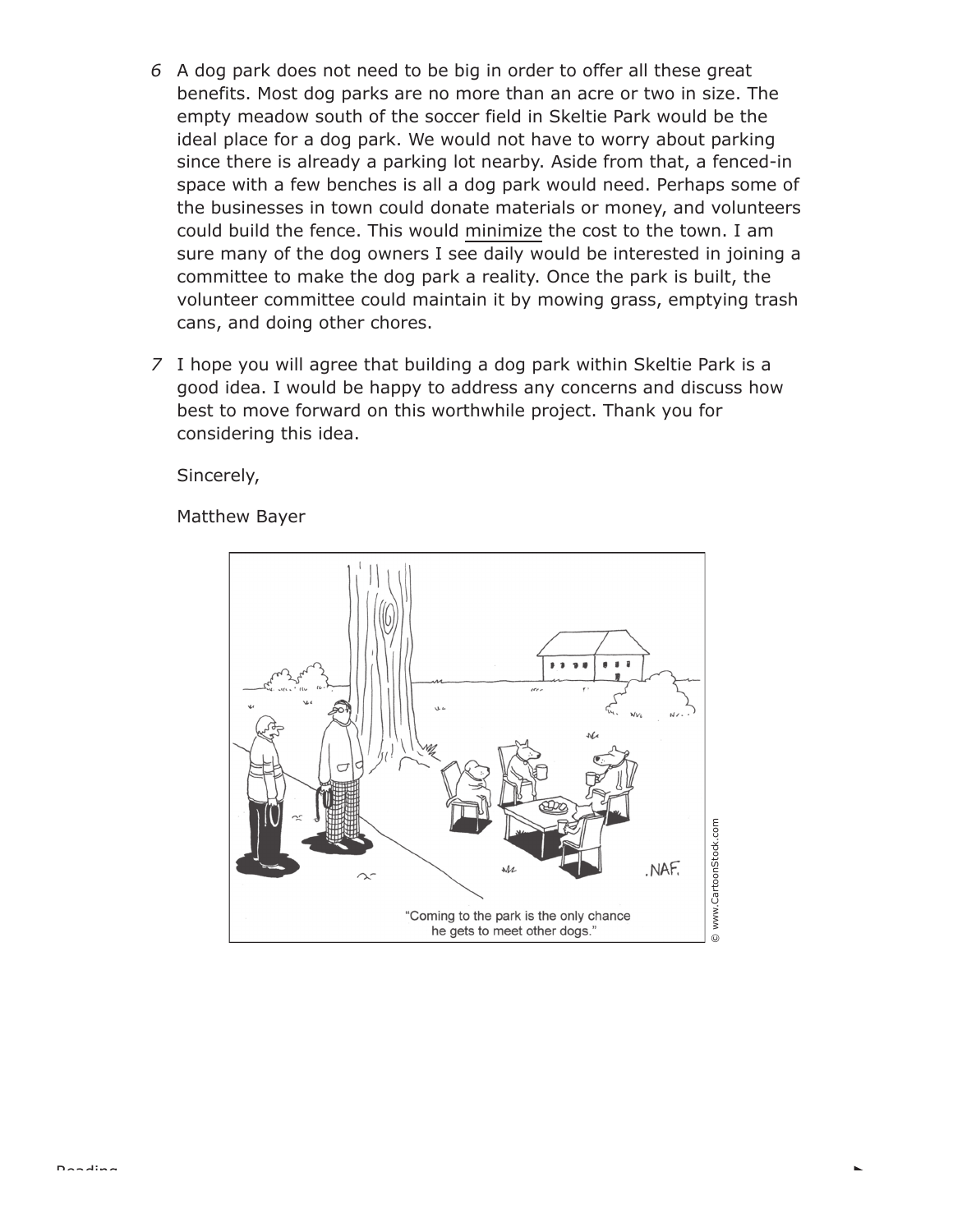- 11 What is the author's primary purpose in writing the letter?
	- **A** To explain why dogs are better behaved if they are used to being around people
	- **B** To share information about a potential volunteer opportunity at the Medway dog park
	- **C** To suggest that many dog owners do not give their pets an opportunity to exercise
	- **D** To convince the town council that the citizens of Medway would benefit from a dog park

- **12** The word minimize in paragraph 6 means -
	- **F** encourage to take action
	- **G** reduce
	- **H** change on a regular basis
	- **J** settle

- 13 How does the author try to convince people that the entire community will benefit from a dog park?
	- **A** He includes the advantages of a dog park for people who do not have pets.
	- **B** He restates the fact that the town has a law requiring dogs to be leashed.
	- **C** He mentions that dog owners should have a fence around their yard for their dog.
	- **D** He proves that most dog owners feel that their dog is safer on a leash.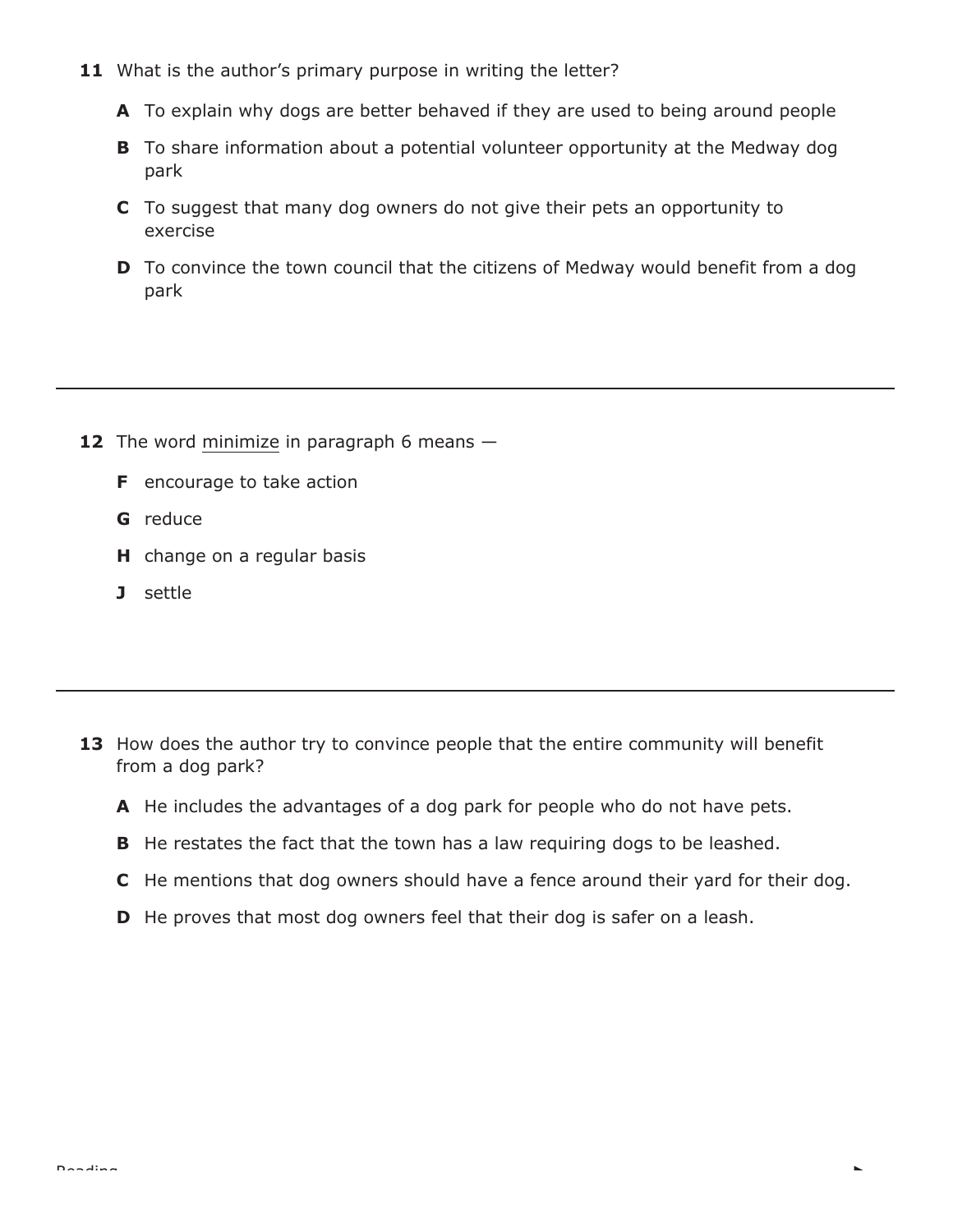- 14 How does the comparison in paragraph 5 support the author's main argument?
	- **F** It suggests that people should avoid approaching a dog they have not met before.
	- **G** It reveals that most dogs act in a similar way when encountering new people or animals.
	- **H** It demonstrates that most dog owners prefer to have their dogs behave in a friendly way.
	- **J** It explains that spending time at a dog park can have a positive effect on the behavior of dogs.

- **15** Which sentence from the letter contains an example of exaggeration?
	- **A** *I really enjoy going to the local library and playing at the local baseball field.*
	- **B** *However, there is one thing our town cannot go on without.*
	- **C** *Few things make dogs happier than running.*
	- **D** *I walk my beagle daily, and I often see other people out walking their dogs.*

L